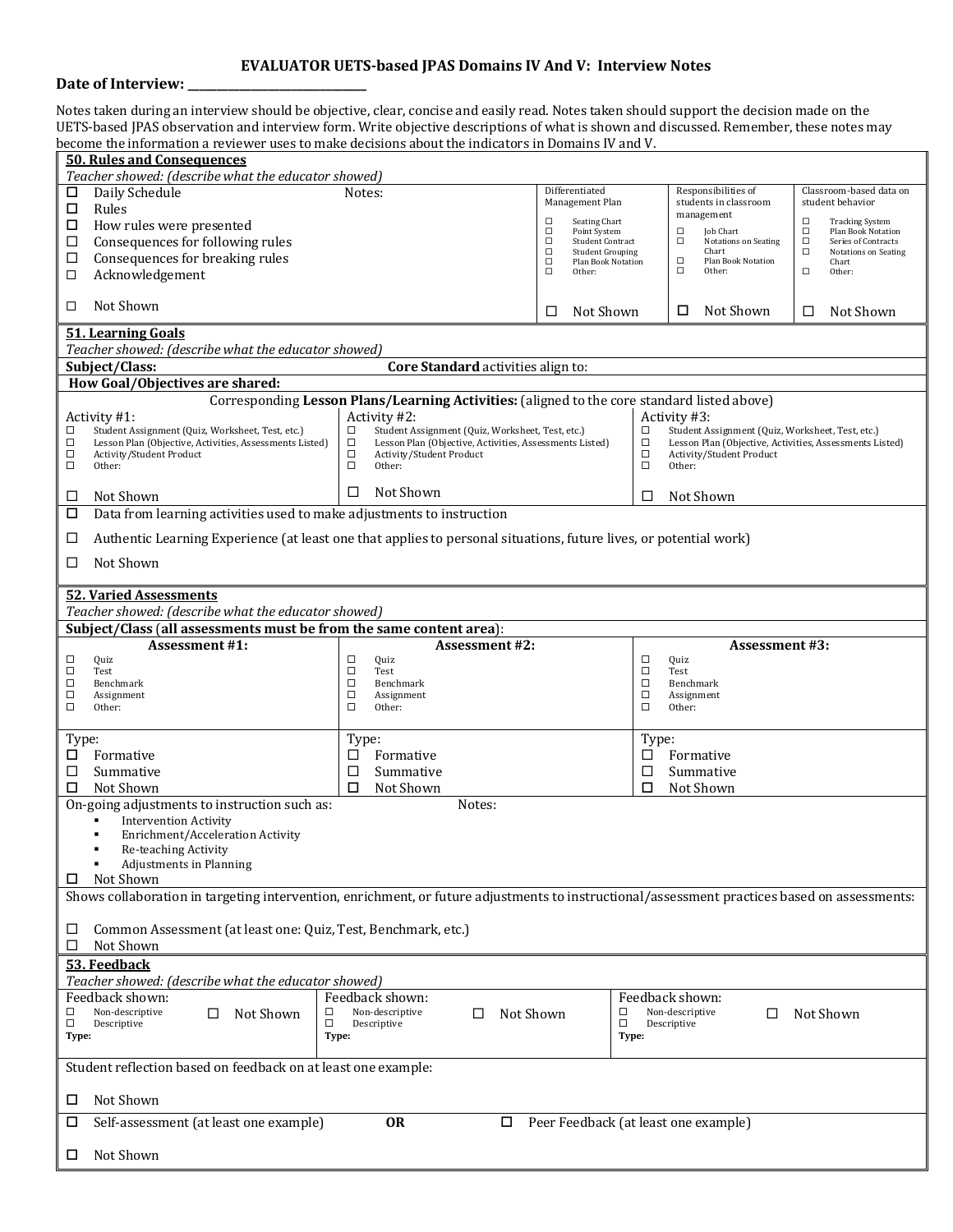|                                                                                                                                  |                                                                                         | 54. Assessment of Student Growth and Performance                   |                                                                                                 |                                  |                                                                         |  |  |
|----------------------------------------------------------------------------------------------------------------------------------|-----------------------------------------------------------------------------------------|--------------------------------------------------------------------|-------------------------------------------------------------------------------------------------|----------------------------------|-------------------------------------------------------------------------|--|--|
| Teacher showed: (describe what the educator showed)                                                                              |                                                                                         |                                                                    |                                                                                                 |                                  |                                                                         |  |  |
| First<br>Evaluation:                                                                                                             | Class/Subject:                                                                          | Evidence of Student Growth<br><b>Standard Based Goal</b><br>□      | $\Box$<br>Target- Majority of Students Show                                                     |                                  | #scores/#weeks<br>Average of Scores                                     |  |  |
|                                                                                                                                  |                                                                                         | $\Box$<br>Pre- and Post-Assessment<br>$\Box$<br>Not Shown          | Growth                                                                                          | $\Box$                           | Not Shown                                                               |  |  |
| Second                                                                                                                           | Class/Subject:                                                                          | Evidence of Student Growth<br>$\Box$<br><b>Standard Based Goal</b> | $\Box$<br>Target-Majority of Students Show                                                      |                                  | # scores/#weeks<br>Average of Score                                     |  |  |
| Evaluation:                                                                                                                      |                                                                                         | $\Box$<br>Pre- and Post-Assessment<br>$\Box$<br>Not Shown          | Growth                                                                                          | $\Box$                           | Not Shown                                                               |  |  |
| Third                                                                                                                            | Class/Subject:                                                                          | Evidence of Student Growth                                         | $\Box$<br>Target-Majority of Students Show                                                      |                                  | Average of Scores<br># scores/#weeks                                    |  |  |
| Evaluation:                                                                                                                      |                                                                                         | $\Box$<br>Pre- and Post-Assessment                                 | $\Box$<br><b>Standard Based Goal</b><br>Growth                                                  |                                  | Not Shown                                                               |  |  |
| Teacher-initiated communication of                                                                                               |                                                                                         | П<br>Not Shown                                                     |                                                                                                 |                                  | Evidence of collaboration with parents, colleagues, or stakeholders:    |  |  |
| learner progress beyond required<br>communication:                                                                               |                                                                                         | $\Box$<br>Planner Note<br>$\Box$<br>Email                          | □<br>Series of Emails<br>$\Box$<br>Phone Log with Notes                                         |                                  |                                                                         |  |  |
|                                                                                                                                  |                                                                                         | $\Box$<br>Progress Report<br>$\Box$<br>Phone Log                   | $\Box$<br>PLC Notes Showing Student Growth Concerns<br>$\Box$                                   |                                  |                                                                         |  |  |
| □<br>Teacher-initiated                                                                                                           |                                                                                         | $\Box$<br>Other:<br>П<br>Not Shown                                 | Other:                                                                                          |                                  |                                                                         |  |  |
|                                                                                                                                  | 55. Cross-disciplinary Instruction                                                      |                                                                    | Not Shown<br>□                                                                                  |                                  |                                                                         |  |  |
|                                                                                                                                  | Teacher showed: (describe what the educator showed)                                     |                                                                    |                                                                                                 |                                  |                                                                         |  |  |
| Learning Activity shown                                                                                                          |                                                                                         | Application of content knowledge:                                  |                                                                                                 |                                  | Evidence of collaboration for cross-                                    |  |  |
| (Mark 2 or More):                                                                                                                |                                                                                         |                                                                    |                                                                                                 |                                  | disciplinary instruction:<br>PLC Notes Showing Collaboration<br>□       |  |  |
| $\Box$<br>Math                                                                                                                   | □<br>Art                                                                                |                                                                    |                                                                                                 | $\Box$<br>$\Box$                 | Team Created Curriculum Map<br>Team Created Activity/Lesson Plan        |  |  |
| □<br>Science<br>$\Box$<br>Lang Art                                                                                               | $\Box$<br>History<br>$\Box$<br>Other:                                                   |                                                                    |                                                                                                 | $\Box$<br>Other:                 |                                                                         |  |  |
|                                                                                                                                  |                                                                                         |                                                                    |                                                                                                 |                                  |                                                                         |  |  |
| Not Shown<br>□                                                                                                                   |                                                                                         | Not Shown<br>П                                                     |                                                                                                 | Not Shown<br>П                   |                                                                         |  |  |
| <b>56. Learning Differences</b>                                                                                                  |                                                                                         |                                                                    |                                                                                                 |                                  |                                                                         |  |  |
| Varied Requirements:                                                                                                             | Teacher showed: (describe what the educator showed)                                     | Modified Activities:                                               | Techniques, strategies, cultural                                                                |                                  | Contribution to school-wide culture                                     |  |  |
|                                                                                                                                  |                                                                                         |                                                                    | responsiveness:                                                                                 |                                  | that is sensitive to learner/cultural                                   |  |  |
|                                                                                                                                  |                                                                                         |                                                                    | □<br>Content & Language Objectives Posted<br>$\Box$<br><b>Translated Documents</b>              |                                  | differences:<br>□<br>Share ESL Strategies with Faculty                  |  |  |
|                                                                                                                                  |                                                                                         |                                                                    | $\Box$<br><b>Multicultural Resources</b><br>$\Box$<br>Use of Differentiated Teaching Strategies |                                  | $\Box$<br><b>Creation of Parent Workshop</b><br>$\Box$<br>Other:        |  |  |
|                                                                                                                                  |                                                                                         |                                                                    |                                                                                                 |                                  |                                                                         |  |  |
| Not Shown<br>□                                                                                                                   |                                                                                         | Not Shown<br>□                                                     | Not Shown<br>□                                                                                  | Not Shown<br>□                   |                                                                         |  |  |
|                                                                                                                                  | 57. Student-directed Learning                                                           |                                                                    |                                                                                                 |                                  |                                                                         |  |  |
|                                                                                                                                  | Teacher showed: (describe what the educator showed)<br>Whole-class learning experience: | Individualized learning experience based on learner                |                                                                                                 |                                  | Evidence of data to determine individualized                            |  |  |
|                                                                                                                                  |                                                                                         | needs:                                                             |                                                                                                 |                                  | learning experiences:                                                   |  |  |
|                                                                                                                                  |                                                                                         |                                                                    |                                                                                                 |                                  | Reading/Writing Levels<br><b>ELL Proficiency Levels</b>                 |  |  |
|                                                                                                                                  |                                                                                         |                                                                    |                                                                                                 |                                  | $\Box$<br>$\Box$<br><b>IEP Goals</b>                                    |  |  |
|                                                                                                                                  | Students have done one of the following:                                                |                                                                    |                                                                                                 | $\Box$<br>$\Box$<br>Other        | Formative/Summative Assessement Data                                    |  |  |
| Plan goals, timelines or priorities<br>□                                                                                         |                                                                                         |                                                                    |                                                                                                 |                                  |                                                                         |  |  |
| $\Box$<br>Determine materials to use<br>Identify process needed<br>$\Box$                                                        |                                                                                         |                                                                    |                                                                                                 |                                  |                                                                         |  |  |
| $\Box$                                                                                                                           | Produce a unique product                                                                |                                                                    |                                                                                                 |                                  |                                                                         |  |  |
| □                                                                                                                                | Not Shown<br>п<br>Not Shown                                                             |                                                                    |                                                                                                 | Not Shown<br>П                   |                                                                         |  |  |
| <b>58. Technology and Resources</b>                                                                                              |                                                                                         |                                                                    |                                                                                                 |                                  |                                                                         |  |  |
| Teacher showed: (describe what the educator showed)<br>Process for selecting/evaluating technology<br>Teacher use of technology: |                                                                                         |                                                                    |                                                                                                 |                                  | Student use of technology:                                              |  |  |
|                                                                                                                                  |                                                                                         | resources:                                                         |                                                                                                 |                                  |                                                                         |  |  |
| $\Box$<br>Document<br>Camera                                                                                                     | iPad(s)<br>□<br>□<br>Calculators                                                        |                                                                    |                                                                                                 |                                  |                                                                         |  |  |
| □<br>Projector<br>□<br>Laptop                                                                                                    | $\Box$<br>Other:                                                                        | Not Shown<br>□                                                     |                                                                                                 |                                  |                                                                         |  |  |
| □<br>Digital Camera                                                                                                              |                                                                                         | Multiple opportunities for students to use technology:             |                                                                                                 | □                                | Enhances student engagement in                                          |  |  |
|                                                                                                                                  |                                                                                         |                                                                    |                                                                                                 |                                  | higher-level content                                                    |  |  |
| Not Shown<br>Not Shown<br>□<br>□                                                                                                 |                                                                                         |                                                                    | □<br>Not Shown<br>□                                                                             | Students critically analyze info |                                                                         |  |  |
| <b>59. Plans for Substitutes</b>                                                                                                 |                                                                                         |                                                                    |                                                                                                 |                                  |                                                                         |  |  |
|                                                                                                                                  | Teacher showed: (describe what the educator showed)                                     |                                                                    |                                                                                                 |                                  |                                                                         |  |  |
| □                                                                                                                                | Activities for unplanned absence:                                                       |                                                                    |                                                                                                 |                                  | Management Information (at least two):                                  |  |  |
| Emergency Plans with Daily Schedule<br>□<br><b>Planned Activities</b>                                                            |                                                                                         | Seating Chart<br>List of Students That Can Help<br>□<br>□          |                                                                                                 |                                  |                                                                         |  |  |
|                                                                                                                                  |                                                                                         |                                                                    |                                                                                                 |                                  |                                                                         |  |  |
| □<br>Other:                                                                                                                      |                                                                                         |                                                                    | List of Teachers That Can Help<br>□                                                             |                                  | $\Box$<br><b>Emergency Procedures</b><br>□<br>Classroom Management Plan |  |  |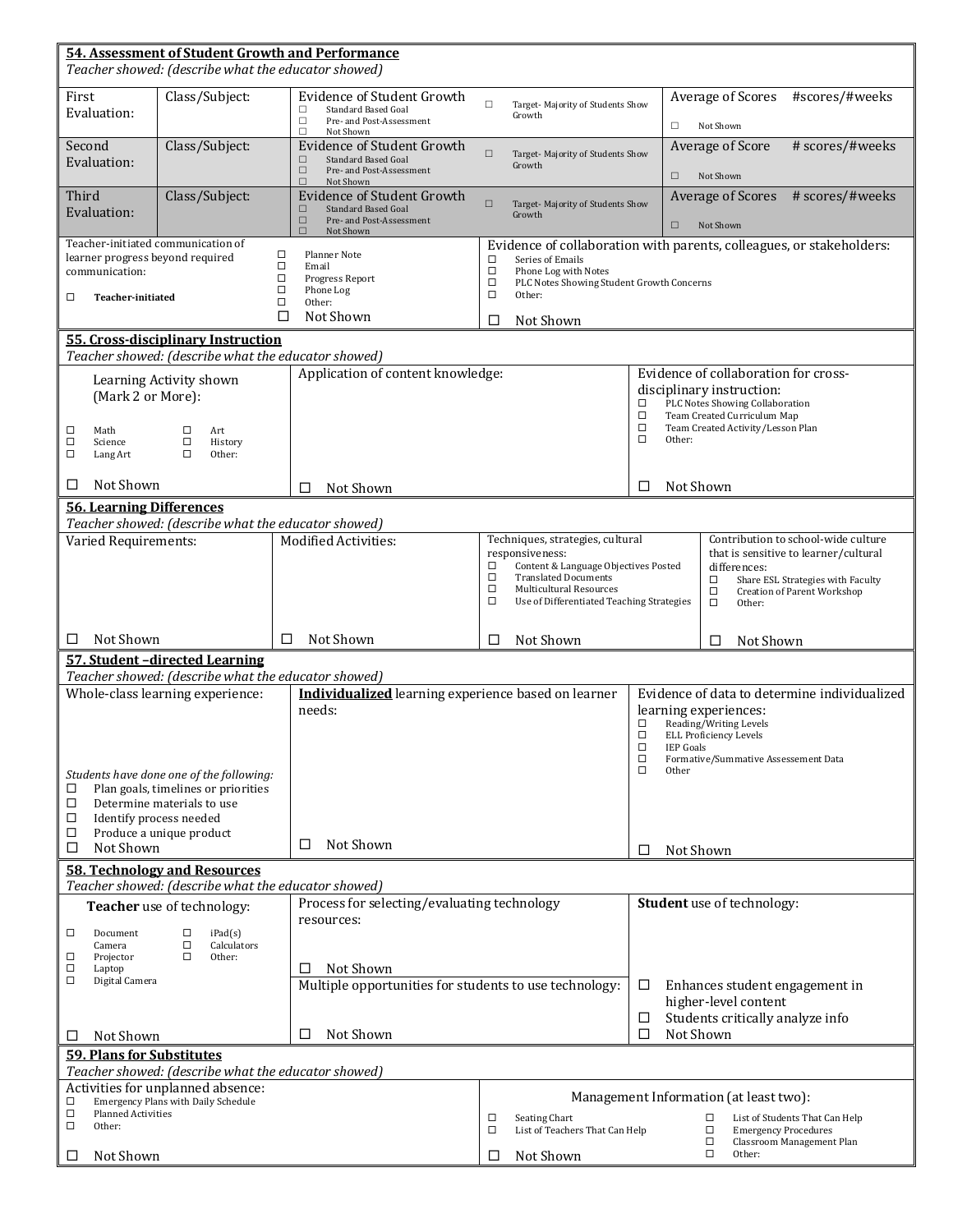| <b>60. Reflection and Continuous Growth</b><br>Teacher showed: (describe what the educator showed)                                                                                                                                                                                                                                                                                                                                                                                                                                                                  |                                                                                                                                                                                                                                    |                                                                                                                                                                                             |                                                          |                                                                                                                                                                                               |  |
|---------------------------------------------------------------------------------------------------------------------------------------------------------------------------------------------------------------------------------------------------------------------------------------------------------------------------------------------------------------------------------------------------------------------------------------------------------------------------------------------------------------------------------------------------------------------|------------------------------------------------------------------------------------------------------------------------------------------------------------------------------------------------------------------------------------|---------------------------------------------------------------------------------------------------------------------------------------------------------------------------------------------|----------------------------------------------------------|-----------------------------------------------------------------------------------------------------------------------------------------------------------------------------------------------|--|
| Professional Learning Activity:<br>□<br>Conference<br>$\Box$<br>Workshop<br>$\Box$<br>Read a Book on PD<br>$\Box$<br>Other:                                                                                                                                                                                                                                                                                                                                                                                                                                         | Application of Professional<br>Learning:<br>□<br>Created New Materials for Classroom<br>$\Box$<br>Created Lesson Plan for Student Need<br>□<br>Use of a New Teaching Strategy<br>$\Box$<br><b>Behavior Log</b><br>$\Box$<br>Other: | Evidence of data on effectiveness<br>of new strategies:<br>Pre/Post Assessment Data<br>□<br>$\Box$<br>□<br>Benchmark<br>□<br>$\Box$<br><b>Student Project</b><br>$\Box$<br>□<br>Other:<br>□ |                                                          | Evidence of collaboration to apply<br>and evaluate new instructional<br>practices:<br>PLC Notes Showing Collaboration<br>Team Created Lesson Plan<br>Team Created Common Assessment<br>Other: |  |
| Not Shown<br>□                                                                                                                                                                                                                                                                                                                                                                                                                                                                                                                                                      | Not Shown<br>□                                                                                                                                                                                                                     | Not Shown<br>□                                                                                                                                                                              |                                                          | Not Shown<br>□                                                                                                                                                                                |  |
| 61. Communication<br>Teacher showed: (describe what the educator showed)                                                                                                                                                                                                                                                                                                                                                                                                                                                                                            |                                                                                                                                                                                                                                    |                                                                                                                                                                                             |                                                          |                                                                                                                                                                                               |  |
| <b>Positive Communication:</b><br>□<br>Email<br>□<br>Phone Log<br>$\Box$<br>Letter Home<br>$\Box$<br>Other:                                                                                                                                                                                                                                                                                                                                                                                                                                                         | Communication about possible<br>problems:<br>$\Box$<br>Email<br>$\Box$<br>Phone Log<br>$\Box$<br>Letter Home<br>$\Box$<br>Other:                                                                                                   | Family/Colleague Collaboration<br>and Stakeholder Feedback<br>□<br>PLC Notes Addressing Student Needs<br>$\Box$<br>Stakeholder Survey<br>$\Box$<br>Series of Emails<br>$\Box$<br>Other:     |                                                          | District/Community<br>Collaboration:                                                                                                                                                          |  |
| Not Shown<br>□                                                                                                                                                                                                                                                                                                                                                                                                                                                                                                                                                      | □<br>Not Shown                                                                                                                                                                                                                     | Not Shown<br>□                                                                                                                                                                              |                                                          | Not Shown<br>□                                                                                                                                                                                |  |
| <b>62. Collaboration</b><br>Teacher showed: (describe what the educator showed)                                                                                                                                                                                                                                                                                                                                                                                                                                                                                     |                                                                                                                                                                                                                                    |                                                                                                                                                                                             |                                                          |                                                                                                                                                                                               |  |
| Cooperation with colleagues:<br>$\Box$<br>Duty Schedule<br>$\Box$<br>PLC Notes with Assignments<br>□<br><b>Shared Materials</b><br>□<br>Shared Lessons<br>$\Box$<br>Other:                                                                                                                                                                                                                                                                                                                                                                                          | Active participation in collaborative decision-making:<br>PLC Notes Showing Collaboration<br>□<br>□<br>Joint Planned Activity<br>О<br>Intervention/Enrichment Schedule with Other Colleagues<br>$\Box$<br>Other:                   |                                                                                                                                                                                             | the school:<br>О<br>Lead Mentor<br>$\Box$<br>□<br>Other: | Leadership role in development of a shared<br>productive educational culture throughout<br>ESL/DART/GT School Lead                                                                            |  |
| Not Shown<br>□                                                                                                                                                                                                                                                                                                                                                                                                                                                                                                                                                      | Not Shown<br>□                                                                                                                                                                                                                     | □                                                                                                                                                                                           |                                                          | Not Shown                                                                                                                                                                                     |  |
| <b>63. Administrative Requests</b><br>Resolves complaints: (Check appropriate box)<br>Teacher responded to all written requests to resolve complaints.<br>□<br>Administrator presented a record of failure to respond to written administrative request to resolve complaints.<br>□<br>$\Box$<br>Teacher did not receive any written requests to resolve complaints.<br>Describe what was presented here:                                                                                                                                                           |                                                                                                                                                                                                                                    |                                                                                                                                                                                             |                                                          |                                                                                                                                                                                               |  |
| 64. Compliance<br>This indicator requires administrative documentation in order to mark a "no".<br>Is present for required meetings/duties<br>Yes, Teacher has been present for required meetings and/or duties over the past year.<br>$\Box$<br>No, Administrator presents a record of a pattern of unexcused absences for meetings and/or duties over the past year regarding the<br>$\Box$<br>teacher.<br>Describe what was presented here:                                                                                                                      |                                                                                                                                                                                                                                    |                                                                                                                                                                                             |                                                          |                                                                                                                                                                                               |  |
| Professional and ethical behavior<br>Yes, There is no written record showing the teacher is out of compliance.<br>□<br>No, Administrator presents a record of the teacher out of compliance related to professional and ethical behavior regarding the teacher<br>□<br>such as:<br>٠<br>Testing ethics<br>Student-teacher relationships<br>٠<br>Confidentiality<br>٠<br>Professional demeanor<br>٠<br>Professional appearance<br>٠<br>Inappropriate use of technology<br>٠<br>Punctuality<br>٠<br>Support of school goals<br>٠<br>Describe what was presented here: |                                                                                                                                                                                                                                    |                                                                                                                                                                                             |                                                          |                                                                                                                                                                                               |  |